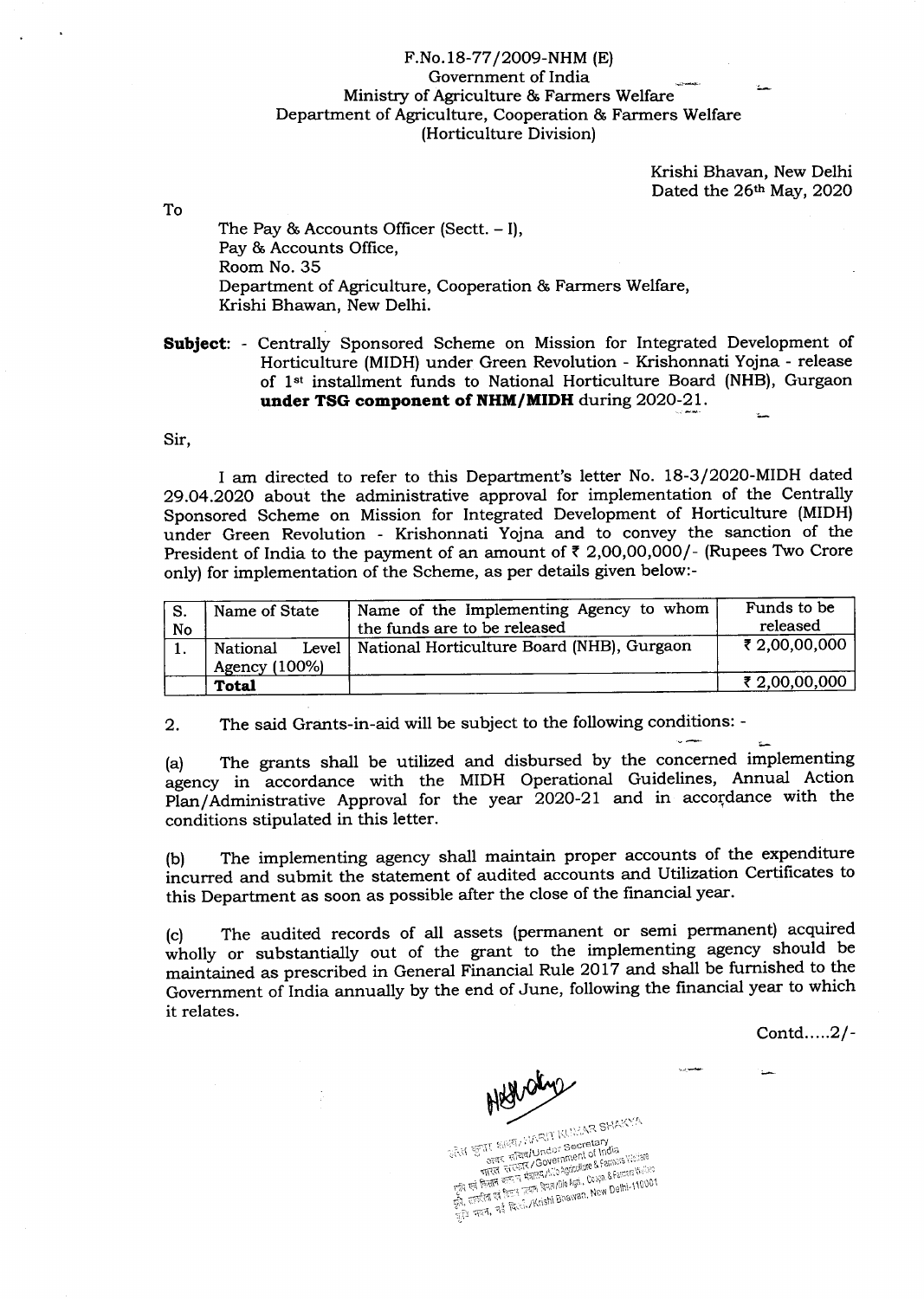4 (d) Assets perrnanent or semi-permanent acquired wholly or substantially out of the grant by the Ggvernment of India shall not, without prior approval of the Government of India, be disposed of, encumbered or utilized for the purpose other than those for which the grant is being sanctioned.

(e) The accounts of the implementing agency shall be open to Internal Audit of the Principal Accounts Officer, Department of Agriculture, Cooperation & Farmers Welfare as well as the Statutory Audit by the Comptroller & Auditor General of India at his discretion and he shall have the right to demand the production of books, accounts, connected vouchers and other documents and papers in this regard.

(0 The concerned implementing agency shall furnish the physical and financial progress report to this Department on monthly basis in the prescribed format.

(g) The Implementing Agencies will follow other terms and conditions contained in the General Financial Rules 2017, as amended from time to time.

(h) Any unspent balance of grant, which is not spent for the purpose for which it is sanctioned during the financial year shall be refunded to the Government of India or adjusted for further utilization at the end of the financial year. The funds shall be transferred electronically through RTGS System/Demand Draft to the Implementing Agencies.

(i) Atl grantee institutions shall submit Utilization Certificates in prescribed proforma (GFR-12A) on PFMS [Rule 86(6)].

(i) The Further use of Grants in Aid being released by this sanction Order, is to be ione through EAT module of PFMS. The Utilization Certificate not supported by the EAT module data is likely to be rejected and expenditure is not to be treated as regular. The agency would be forced to refund the amount received as the expenditure not appearing in EAT module data is not to be taken as expenditure incurred in accordance with the terms and conditions of this Sanction Order.

3. The expenditure shall be debited to the following Head of Account:-

| Demand No. 1 (Plan) | $(3 \text{ in } \lambda)$                          |                         |
|---------------------|----------------------------------------------------|-------------------------|
| Head of Account     | Description                                        | Funds to be<br>released |
| $MH - 2401$         | Crop Husbandry                                     |                         |
| 119                 | Horticulture & Vegetable Crops                     |                         |
| 55                  | Green Revolution - Krihonnati Yojna                |                         |
| 04                  | Mission for Integrated Development of Horticulture |                         |
| 550431              | Grants-in-aid - General                            | 200.00                  |
|                     | Total                                              | 200.00                  |

Responsibility for ensuring flow of subsidy/benefits as mentioned above solely lies with the State Horticulture Mission/Implementing Agency and it should be reflected in the progress reports and post the data accordingly in NHM website also.

4. This sanction issues with the approval of Integrated Finance Division vide their Dy. No. 83501-FTS/SS & FA dated 15/05/2020.

contd.....3/\_

Aldralys **MARIBHATA CONTRACTOR**<br>PUT The Section India<br>LES The Section India<br>LES The Section India

-2-